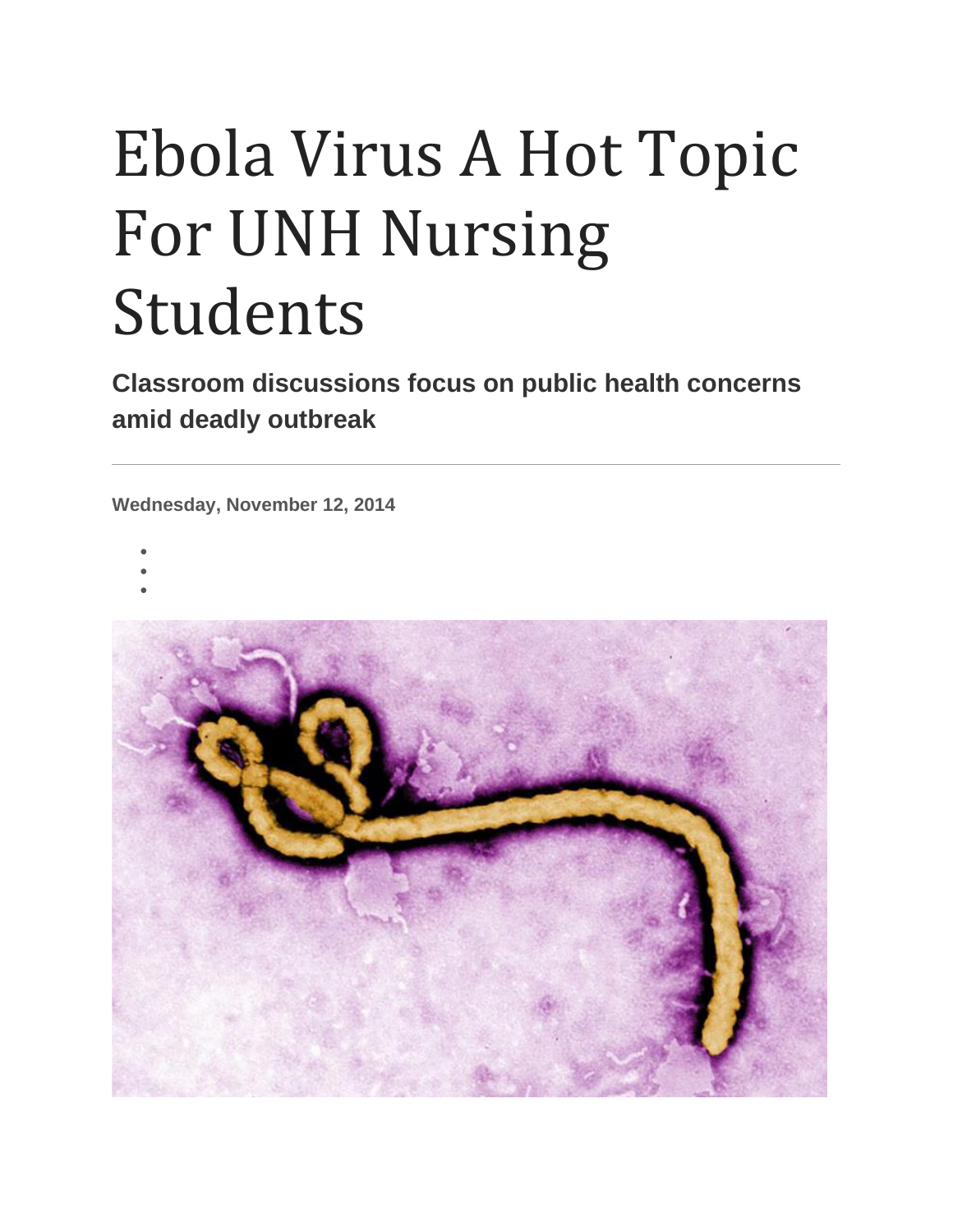The media hype around the Ebola virus in the U.S. may have subsided, but in the nursing profession, the Ebola threat in America is still very much a topic of discussion, debate and [even protest](http://www.foxnews.com/health/2014/11/12/us-nurses-to-protest-strike-over-ebola-measures/) in some parts of the country.

UNH nursing students have been studying infectious diseases in recent weeks, and talked recently about what they make of everything from Ebola-related quarantines for healthcare workers to their own fears of this and other deadly viruses.

"It's interesting that there's something like Ebola that the average American has slim to no chance of getting, but everyone is talking about it, and then the flu is something that everyone has a chance of getting, and no one is talking about it," says grad student Tory Bennett.

Many of them are taking part in clinical practicums at hospitals and schools throughout the state, and have had varying levels of experience with Ebola protocols. Some reported hearing about Ebola precautions, while others said that it was discussed in emergency departments, but not necessarily in the areas of the hospitals where they are working.

[Assistant Professor of Nursing Rosemary Taylor](http://chhs.unh.edu/faculty-member/rosemary-taylor) has been using information about Ebola in both her graduate level and senior-level undergrad classes.

"This has given us a chance to talk not only about infectious diseases, but also talk about public response and public funding, and fear and blame... blaming healthcare professionals for misstepping, for example," says Taylor.

After a recent class discussion in Taylor's clinical nurse leadership program, grad student Bob Downard noted that "fear is a really powerful thing. This was unexpected, in that way it isn't like the flu, because no one was expecting Ebola," he says, adding that the way it's been sensationalized, the general public is really afraid of something that maybe they shouldn't be. But as a healthcare professional "it's certainly something to stay on top of."

Downard said if asked to volunteer to go to West Africa to treat Ebola patients, he might go — but not without doing some research first.

"I believe as a healthcare worker your own safety is your responsibility. I think if I was asked to volunteer like that, I'd look at the organization I was going with; I might be a bit more cautious about the Ebola outbreak there than here," he says.

For grad student Steven Jordan, volunteering would be a no-brainer.

"I would volunteer to go. I look at Doctors Without Borders and I think they're doing a great thing. You know the risks going in, but just because you know the risks and possibilities doesn't mean you would definitely contract the disease," he says.

## [Related: Click here to read about how two UNH alumni are on the forefront of the](http://unh.edu/unhtoday/2014/11/frontlines-ebola)  [Ebola fight.](http://unh.edu/unhtoday/2014/11/frontlines-ebola)

Taylor notes that her students are in real-world scenarios where these questions come up, and they help drive class discussion when sometimes it boils down to "What would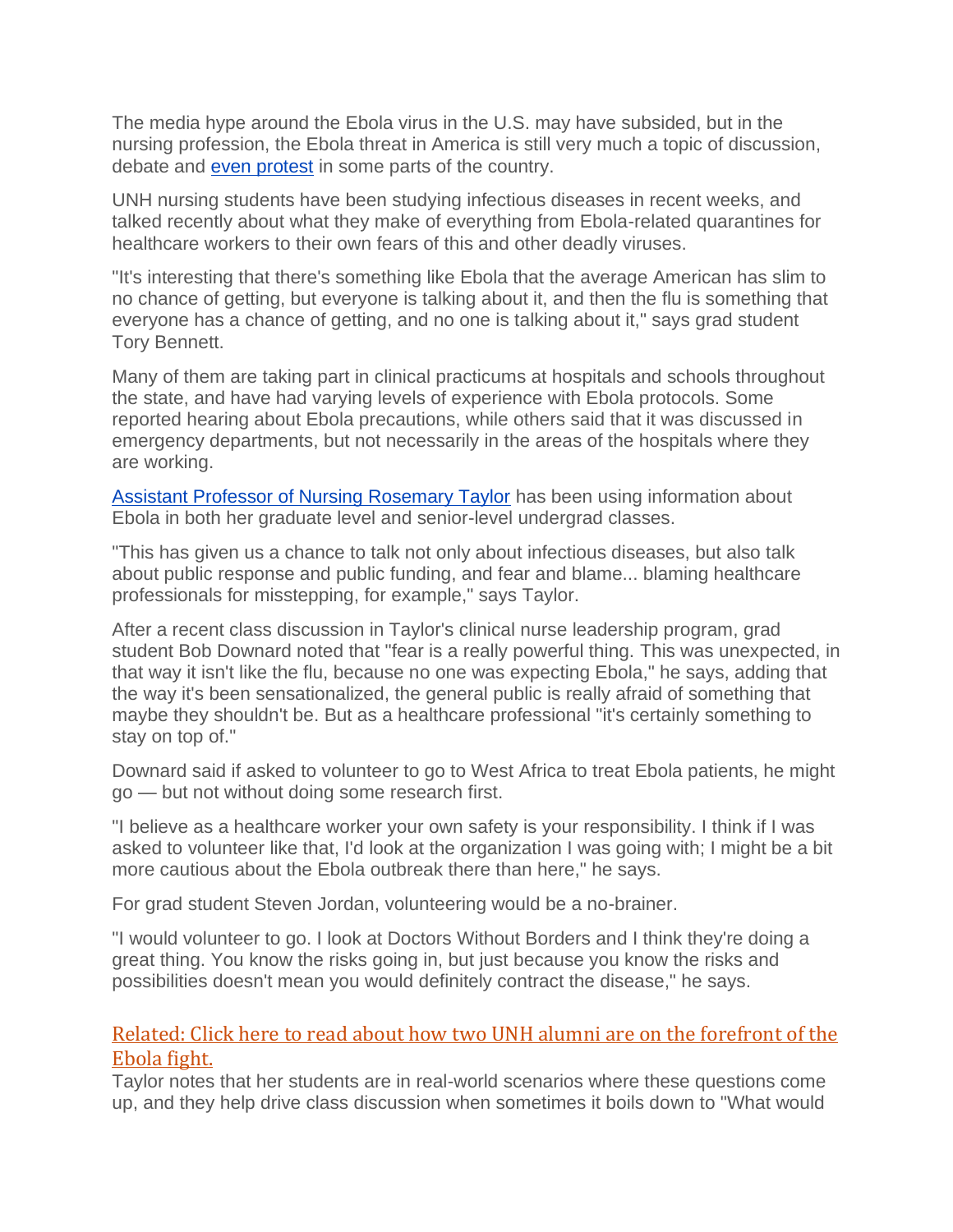you do if..." scenarios that may become reality for these students once they become fulltime healthcare providers.

She says going into dangerous situations can be part of what it means to be a nurse. "Our job is to treat patients, and sometimes that involves having contact with patients who have infectious disease," says Taylor, who earned her doctoral degree in nursing last year from Northeastern, and has worked in the Emergency Department at UMass Memorial Medical Center in Worcester.

Still, she and some students say the answer to fight Ebola or other infectious diseases from spreading might not necessarily be to jump on a plane and head to a particular outbreak's site of origin.

As Bennett says, sometimes too many volunteers can make things worse.

Before going to Africa, she says, "I would weigh how helpful I could be against the possibility of being a vector and unknowingly bringing something back to this country," she says. "If I were an Ebola expert and knew everything there was to know and I thought I could make a real difference, then yes, that would be worth the risk of becoming contagious."

As a nursing student, senior Kayla Ross thinks the concerns domestically are hyped up by media coverage and some inaccurate information getting out, but that "globally, we are right to be concerned. Our next focus should be to contain it in other places and educate people in other countries," says Ross, whose nursing practicum is at a middle school in Haverhill, Mass.

For two of her undergraduate classmates working in schools, it seems more education is needed about how Ebola spreads and how prevalent it is.

Emily Schlachter '15 is working at a high school, and when a student returned from Nigeria a few weeks ago, some people worried he might be carrying the virus. Although it seemed overly precautious, said Schlachter, she and the school nurse took the student's temperature daily.

One benefit to the hype, says Caitlyn Cannone '15, is that facilities will be prepared with equipment and protocols for other diseases that might pose a more likely threat.

"It's not like Ebola is the only infectious disease out there. At least there will be some equipment available should there be some other kind of outbreak," she said.

#### *Want To Know More?*

To learn the latest about Ebola, including the history of this and other outbreaks, visit the [Centers for Disease Control and Prevention's Ebola homepage.](http://www.cdc.gov/vhf/Ebola/index.html)

### • WRITTEN BY: